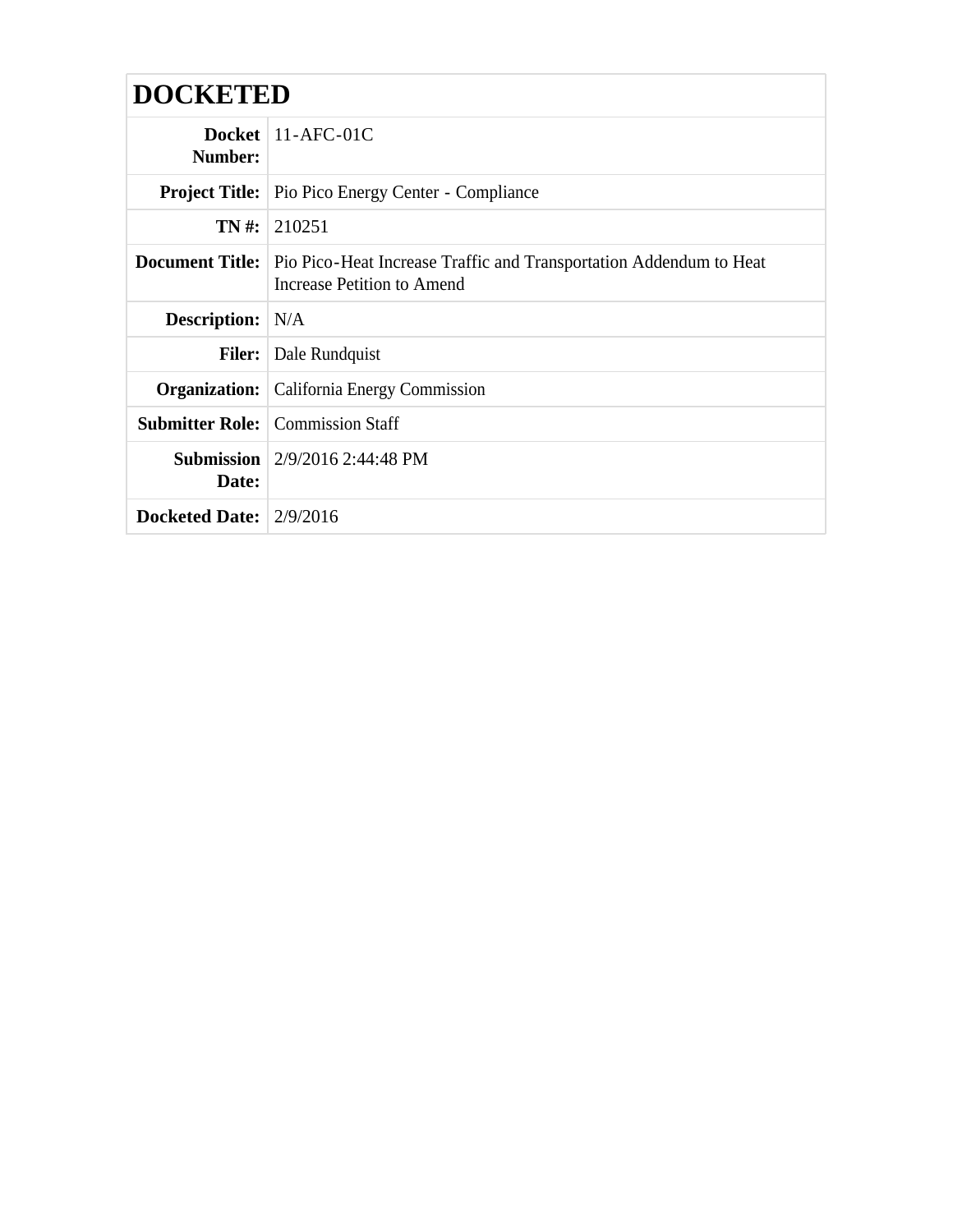## **PIO PICO ENERGY CENTER (11-AFC-1C) Amendment for Increased Heat Inputs for LMS 100 Turbines TRAFFIC & TRANSPORTATION Staff Analysis Addendum Prepared by: John Hope**

## **INTRODUCTION**

Staff became aware of updated sectional charts and changes to the list of agencies that receive aerodrome remarks. In response, staff prepared this addendum to staff's previously published analysis of the amendment to increase the heat inputs on the Pio Pico Energy Center (PPEC) LMS 100 turbines. This addendum proposes additional modifications to Condition of Certification **TRANS-9** that reflect changes to a sectional chart and a change in agencies to receive aerodrome remarks. Staff has also corrected a typographic error in the Verification of **TRANS-9**.

## **PROPOSED MODIFICATIONS TO CONDITIONS OF CERTIFICATION**

Staff has proposed modifications to Condition of Certification **TRANS-9** in the Final Commission Decision as shown below. Single underlined or strikethrough text identifies changes recommended in the previously published analysis for the PPEC amendment. Double underlined or strikethrough text identifies changes recommended in this addendum.

**TRANS-9 Pilot Notification and Awareness -** The project owner shall initiate the following actions to ensure pilots are aware of the project location and potential hazards to aviation:

- Submit a letter to the FAA requesting a Notice to Airmen (NOTAM) be issued advising pilots of the location of the PPEC and recommending avoidance of overflight of the project site below 1,720 **2,000** feet AGL. The letter should also request that the NOTAM be maintained in active status until all navigational charts and Airport Facility Directories (AFDs) have been updated.
- Submit a letter to the FAA requesting a power plant depiction symbol be placed at the PPEC site location on the **Los Angeles** San Diego Sectional Chart with a notice to "avoid overflight below 1,720 **2,000** feet AGL".
- Submit a request to and coordinate with the Brown Field Airport Manager to add a new remark to the Automated Surface Observing System (ASOS) identifying the location of the PPEC and advising pilots to avoid direct overflight below 1,720 **2,000** feet AGL as they approach or depart the airport.
- Request that Southern California TRACON and/or the San Diego Air Traffic Control Center submit aerodrome remarks describing the location of the PPEC plant and advising against direct overflight below 1,720 **2,000** feet AGL to the: